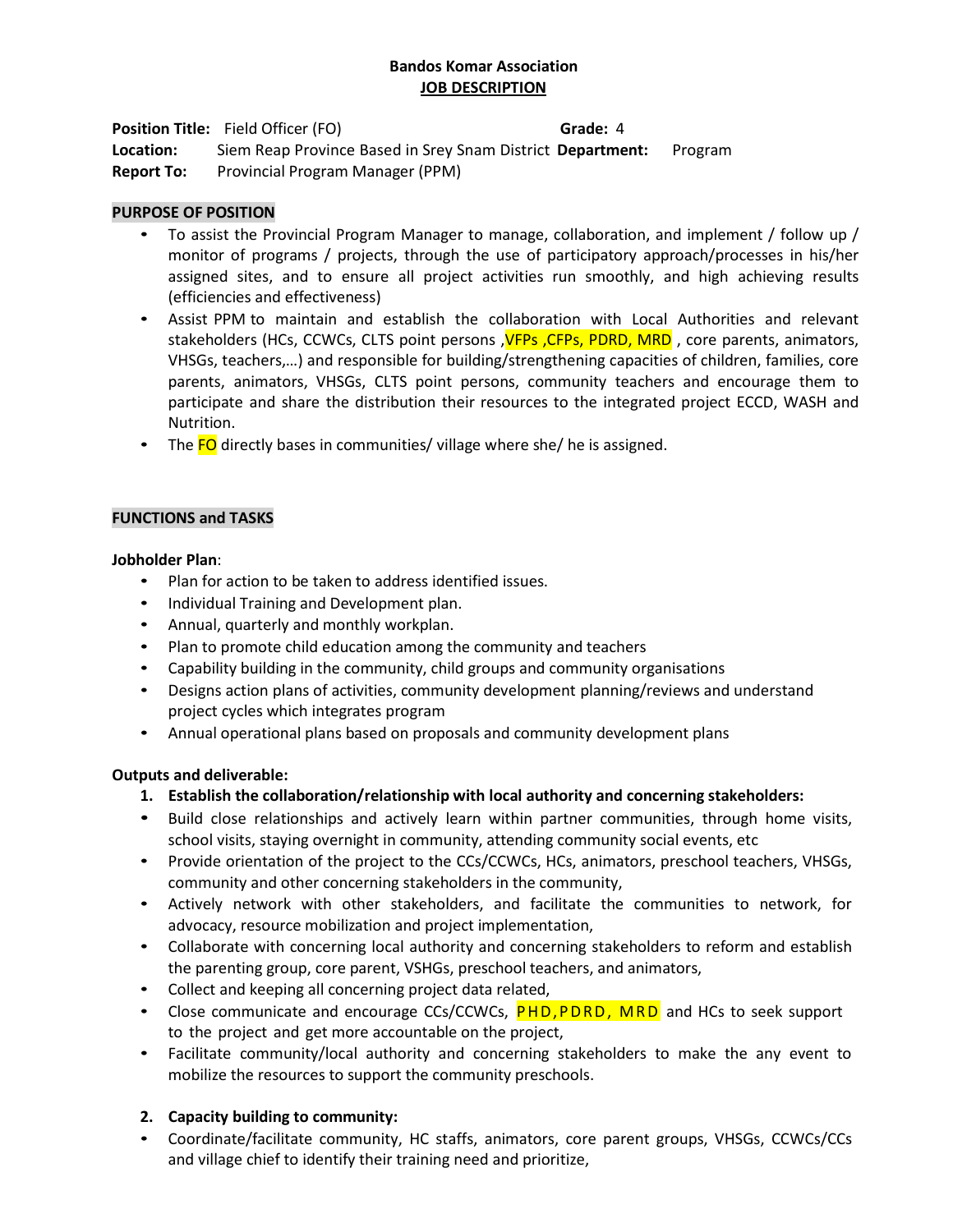- Facilitate and make a series on capacity building to above concerning people, through collaboration with technical staff and other concerning actors,
- Actively participate with the team in its region and other areas and including providing feedback, reflection and learning from each other.

## **3. Learning within community:**

- Facilitate community to define the process/mode of monitors and indicators for learning from each other and encourage them to monitor the project activities at the ground,
- Facilitate community and including animators, core parenting groups, CLTS point persons, CCWCs/CCs, VHSGs, VFPs/CFPs vulnerable and minorities people to collecting and analyzing the information and priority the needs/issues and then try to make the solution with community and seek support from the project if any related,
- Facilitate and motivate community to share their knowledge and experiences that have been done sofa.

## **4. Project planning, implementation and monitoring and evaluation with community:**

- Facilitate community and concerning stakeholders to collection the concerning information/data by using the participation approach and make a document of those data are collected and submit to line manager on timely manner,
- Facilitate community and concerning stakeholders to priorities their needs/issues and to submit to line manager on timely manner,
- Assist and facilitate community and concerning stakeholders to set-up the development plan and make the project request to concerning supporters/donors for getting support and implement it in effectively manner,
- Facilitate and empower community and concerning stakeholders to implement the project activities, monitoring and engage them to get involved in the project evaluation,
- Develop annual, quarterly, monthly work plans and update together with other staff.
- Facilitate and carry out all project activities to implement and monitoring as timely manner.
- Mobilize and engage families, community, teachers, all concerning actors, including children and representatives of marginalized groups are involved in the whole cycle of project management.

### **5. Child Protection Deliverable Outputs:**

- Inform children, parents and communities on a regular basis about child protection (CP).
- Inform children, parents and communities on a regular basis about CP risks related to visitors including Bandos Komar's zero tolerance policy towards unannounced visits.
- Ensure all information about children is kept and disposed of safely in accordance with Bandos Komar CP procedures

### **6. Other duties:**

• All tasks/activities that line manager required to do

### **LEVEL/SCOPE OF DUTIES:**

### **The post holder oversees:**

- Monitoring and evaluation of all program activities within site assigned.
- Community groups and people's organizations within his/her community are functioning, have the capability to manage, implement and sustain their own development project.
- All programs/projects requirements are aligned with Bandos Komar approach and donor requirement.
- Ensure programs/projects/activities are implemented as planned and the reporting requirements adhere to Bandos Komar's standards/ procedures/policies.

### **Team/posts report into the post holder:**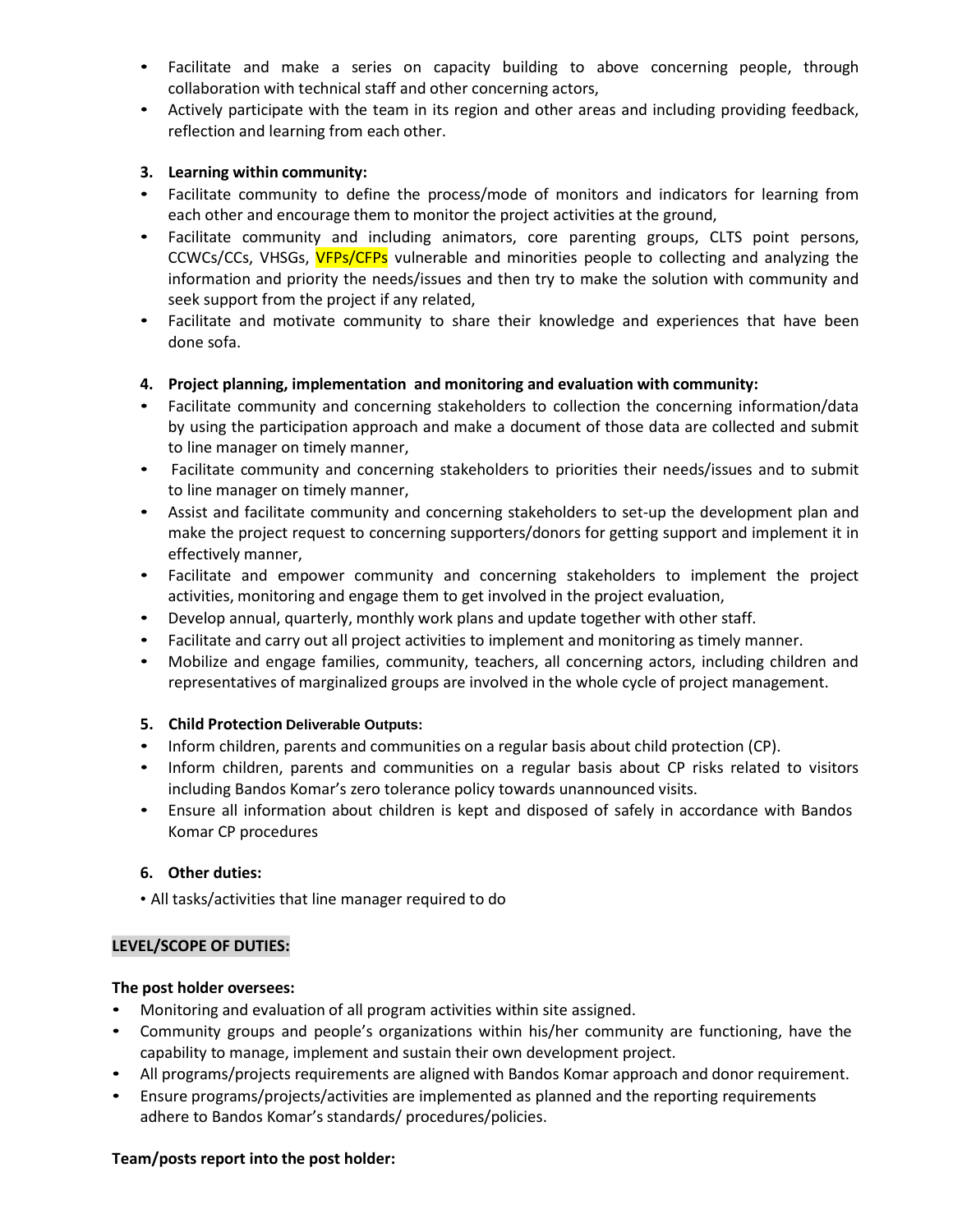• none (But need to collect and consolidate info/data are related to the project from community and concerning stakeholders within his/her site assigned)

## **The primary linkages for this post:**

- Provincial Program Manager (PPM)
- Technical Support Staffs
- And admin persons and other Field **Officers** (FO) colleagues
- Partners, local government, children, families, leaders, groups, institutes/organizations, and health centers etc.

### **REQUIREMENT:**

### **Leadership Behaviors**:

- Good communication, negotiation, and facilitation skills
- Able to represent Bandos Komar in various community levels.
- A good advocate of child's rights
- Resourceful and is able to link the community with other resources
- Promotes innovation and learning. Is able to think of new program concepts that address the needs of the community
- Culturally sensitive

## **Skills specific to the post:**

- Communication and negotiation skills
- Documentation and report writing skills
- Facilitation skills: group discussion and other participatory tools & techniques for situation analysis, planning, monitoring, and assessment/evaluation.
- Program management: situation analysis; planning; monitoring; and assessment/evaluation.
- Networking/partnership: coordinating, effectively communicating (speak, read, write, present, report).
- Knowledge on child rights and rights based programming
- Knowledge on WASH, Nutrition, health and ECCD for managing the activities with partners and other **stakeholders**
- Training design, need analysis, organizing
- Trainer, coach
- Organizing

### **Qualification and Experiences:**

### Education:

• Bachelor' degree or equivalent in social/community development and other related fields.

### Knowledge:

- Good knowledge of communication
- Good knowledge of integration project
- Knowledge of computer operation on Micro-Soft Office
- Good knowledge about PRA tools
- Good knowledge about gender/child right and child development
- Good knowledge about community development concept
- Knowledge in English language

#### Experiences:

• At least one year working experience in community development, ECCD, WASH, Nutrition and related fields.